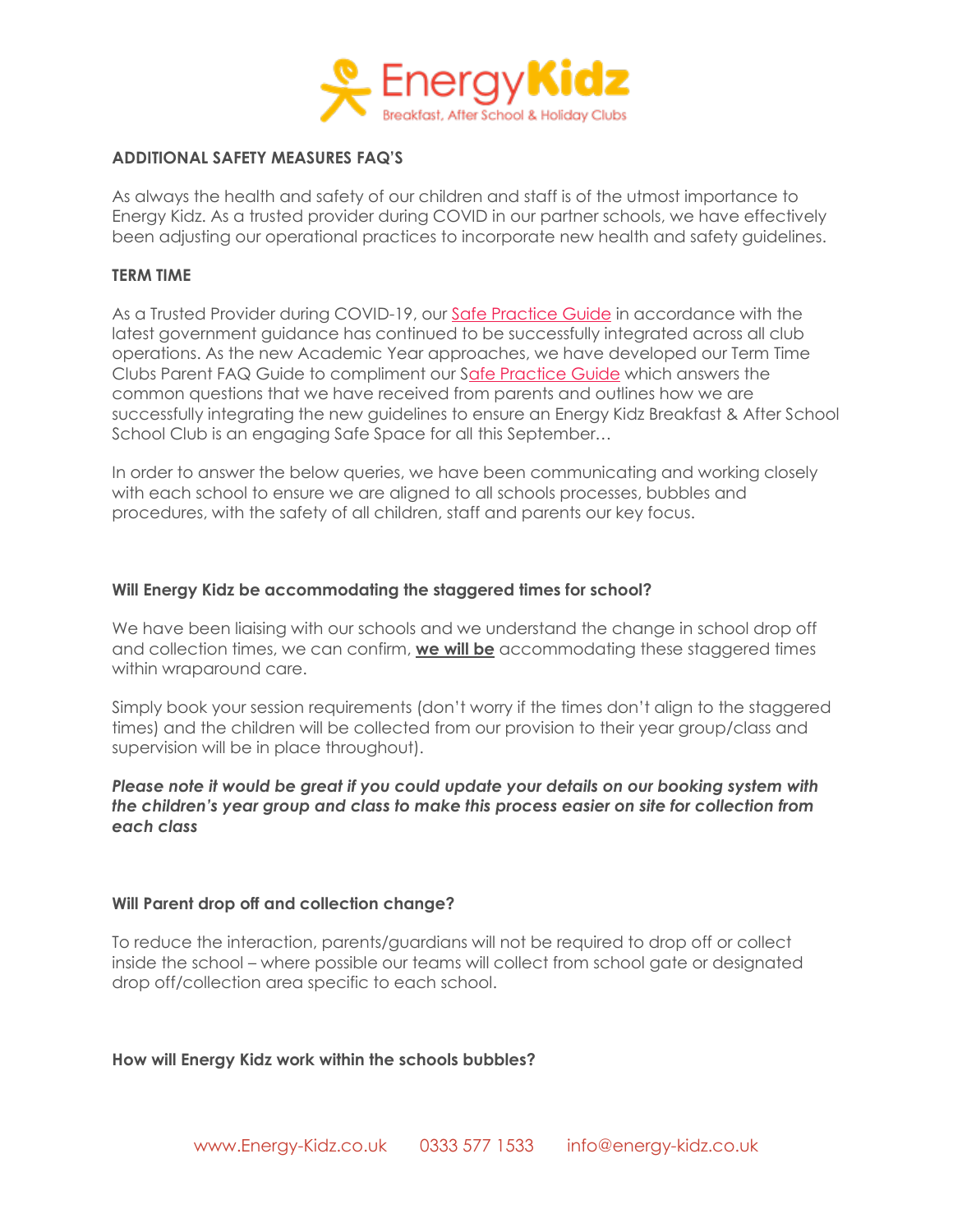

While Early Years and childcare guidance does not require us to operate the same bubbles as the school – we are working with each individual school requirements in regard to their preference with regards to active bubble practice at their individual school. Whether this is through separate Year Groups, Key Stages or Segregated Areas we will implement the desired bubble strategy within our activity areas. All bubble practice will adhere to the current Early Years and Childcare COVID-19 requirements with each group size limited where required (no bubble will be greater than 30 children).

# **What activities with the children take part in?**

We will continue to use outdoor activities as much as possible and schools have provided us with extra space to accommodate the bubble requirements where required, enabling us to restrict some equipment for specific groups, in addition we have increased our cleaning requirements with daily checklists and products.

# **What are the changes to food preparation?**

We will be changing our menu and supplies to ensure we continue to provide each child with nutritious breakfast and lite bite but reducing and minimising children having to make contact with the food. We have adapted our food preparation and menu, all food preparation is in line with Health & Hygiene requirements. In our larger clubs we will be staggering snack times within each respective bubble.

# **What happens if a child or staff member becomes unwell or there is a case of COVID-19 – whether it's a child or family member has attended or is attending the Breakfast & After School Club?**

If a child is suspected to be ill and is awaiting collection, our staff members will find a suitable room where they can be isolated away from the other children taking part in the sessions. Depending on the age of the child the correct adult supervision will be maintained by our staff at all times.

If children need to go to the bathroom while waiting to be collected, they will be escorted to a different bathroom that is being used by the other children where possible. The bathroom used will then be cleaned and disinfected using standard cleaning products before being used by anyone else.

Where the child, young person or staff member tests positive, the rest of their class or group within their childcare or education setting will be sent home and advised to self-isolate for 14 days. (1. Department for Education 2020 – Coronavirus COVID-19: implementing protective measures in education and childcare settings).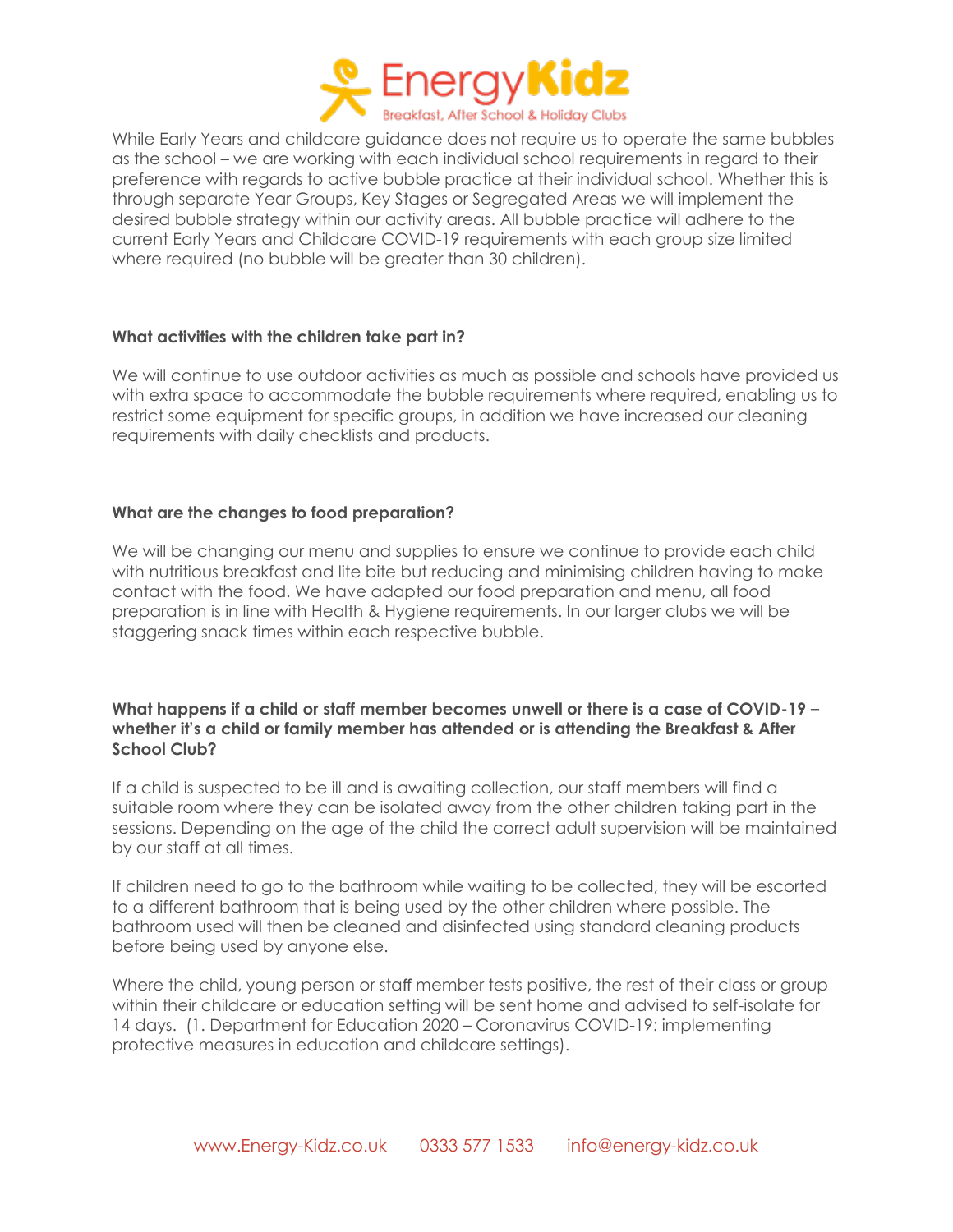

## **How do you know you can operate safely?**

As a Trusted Provider during COVID-19, Energy Kidz have welcomed over 10,000 families to their Summer Holiday Club provisions across the UK throughout the COVID-19 pandemic resulting in 0 reported cases of COVID-19 linked to Energy Kidz Clubs.

Our operational processes have been tried and tested and all of our staff in operation will have completed a COVID-19 online training course demonstrating a typical day under the new measures.

## **How will Energy Kidz ensure all proposed COVID-19 measures are enforced?**

Our successful integration of refined measures as the Trusted COVID-19 provider has allowed us to drive renewed operational measures within the childcare industry. Our close work with the government and schools have allowed us to be agile to adhere to the latest government guidelines with our Holiday Club Operations that have welcomed over 10,000 parents throughout the COVID-19 pandemic. We have adapted our operating procedures for parents, staff and the delivery of activities as we approach the new Academic Year and the exciting relaunch of our Breakfast & After School Clubs. Please read our full Breakfast & After School Club [Safe Practice Guidance here.](https://www.energy-kidz.co.uk/wp-content/uploads/2020/08/Safe-Practice-Guide-TT-06.08.pdf) In summary, we are;

## **Clear signage.**

We will have posters and floor signs in place throughout venues for families to be reminded of the guidance measures and protocols, these include reminders to wash hands, clean resources and respecting personal bubble.

#### **Contactless registration**

We will continue to use tap in & out signing in tablets at each site, this will reduce waiting time and reduce contact.

#### **Enhanced hygiene measures**

For both children and staff, there will be increased cleaning measures put in place throughout the day for areas & equipment. Regular cleaning of the equipment and resources will ensure all equipment provided will always be ready and available to the children.

#### **Staff training**

All our staff will have completed a COVID-19 online training course a typical session under the new measures. (could incluce link here when complete)

## **Activities**